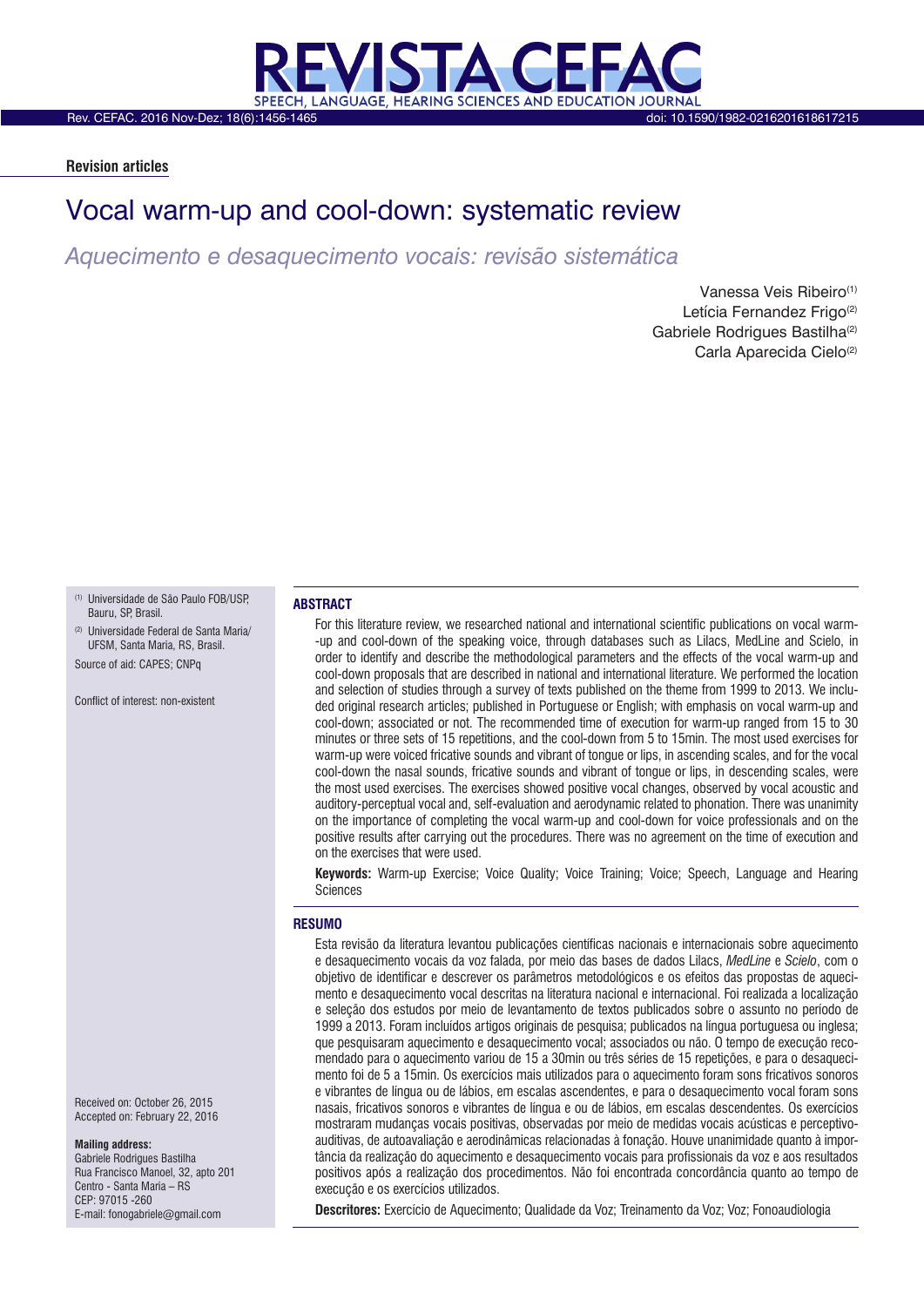### **INTRODUCTION**

The actions that seek to promote vocal health of voice professionals can be of two types, direct or indirect<sup>1</sup>. The indirect approach helps the subject to understand the vocal use and to develop strategies that might minimize the risk factors, by developing actions towards the guidance on vocal health that seek to reduce the incorrect use of the voice. The direct approach provides a change of vocal functioning, by offering some instruction techniques for voice, in order to encourage an efficient vocal production, and they usually involve the practice of vocal warm-up and cool-down programs<sup>1</sup>.

The vocal warm-up aims to increase the blood flow, the oxygenation and the flexibility of tendons, ligaments and muscles, which allows greater glottal closure, increased flexibility of the vocal folds to proper stretching and shortening during frequency variations, vocal quality with higher component harmonic, increased sound pressure level (SPL) and improved vocal projection and articulation of sounds<sup>1-4</sup>. The cool-down, on the other hand, aims at the return to the regular muscular adjustments of the speaking voice, decreasing the blood flow and promoting the return of lactic acid, thereby preventing muscle fatigue<sup>5</sup>.

The approaches for vocal warm-up and cool-down act as prophylactic measures to improve vocal performance and prevent the appearance of laryngeal lesions resulting from incorrect and abusive uses of voice, making them essential for the subjects who use their voice intensively in their labor activity<sup>3,6,7</sup>.

The larynx is more susceptible to injuries. Then, when it is used improperly or without the adequate preparation, makes the warm-up and cool-down of the muscles involved in phonation essential to health and adequate vocal performance vocal<sup>3</sup>, mainly for voice professionals.

Since there are few studies on vocal warm-up and cool-down, it is believed that the review of the information presented in the literature on the theme may be relevant in order to provide clinical practice based on evidence, and also to indicate which topics need to be further explored.

Therefore, this work aims to identify and describe the methodological parameters and the effects of warm-up and cool-down proposals that are described in national and international literature.

### **METHODS**

#### **Search strategy**

The research questions that supported the review were: "What are the methodological parameters that have been guiding vocal warm-up and cool-down proposals?" and "What are the results obtained from the use of vocal warm-up and cool-down?"

Two researchers from different institutions of higher education, independently, carried out the search in databases such as Lilacs (Latin American and Caribbean Center on Health Sciences Information), MEDLINE (Medical Literature Analysis and Retrieval System Online) and Scielo (Scientific Electronic Library Online), by selecting the articles published from 1999 to 2013. Descriptors in Health Sciences (DeCS, 2013) used for the location of the articles were: exercise; voice; voice quality; voice training. We carried out the search with the associated descriptors (and).

### **Selection Criteria**

We separated the selection of published studies in four stages: the selection of materials with the associated descriptors (published in the period from January 1999 to December 2013) in the searched databases - they were available in complete form electronically; selection of materials whose titles and abstracts were related to the proposed theme; application of the inclusion and exclusion criteria; complete reading of the articles to sort them at the level of scientific evidence.

We included original research articles, being them published in Portuguese or English; with focus on vocal warm-up and cool-down; associated or not.

The adopted exclusion criteria were based on the classification of the level of scientific evidence according to the study type that was recommended by the Oxford Centre for Evidence-Based Medicine, which offers a level of evidence rating from 1A to 5, being the studies classified, respectively, as the most and the least reliable levels of scientific evidence. Thus, we excluded studies with lower evidence drawings, such as case reports (including cohort and case-control of lower quality - level of evidence 4) and expert opinions with lacks of critical evaluation or based on basic materials (evidence level 5). Furthermore, we also decided to exclude studies of non-systematic literature reviews, which are not part of the type evaluated by this classification, considering the lack of a systematic approach in the search and selection of the studies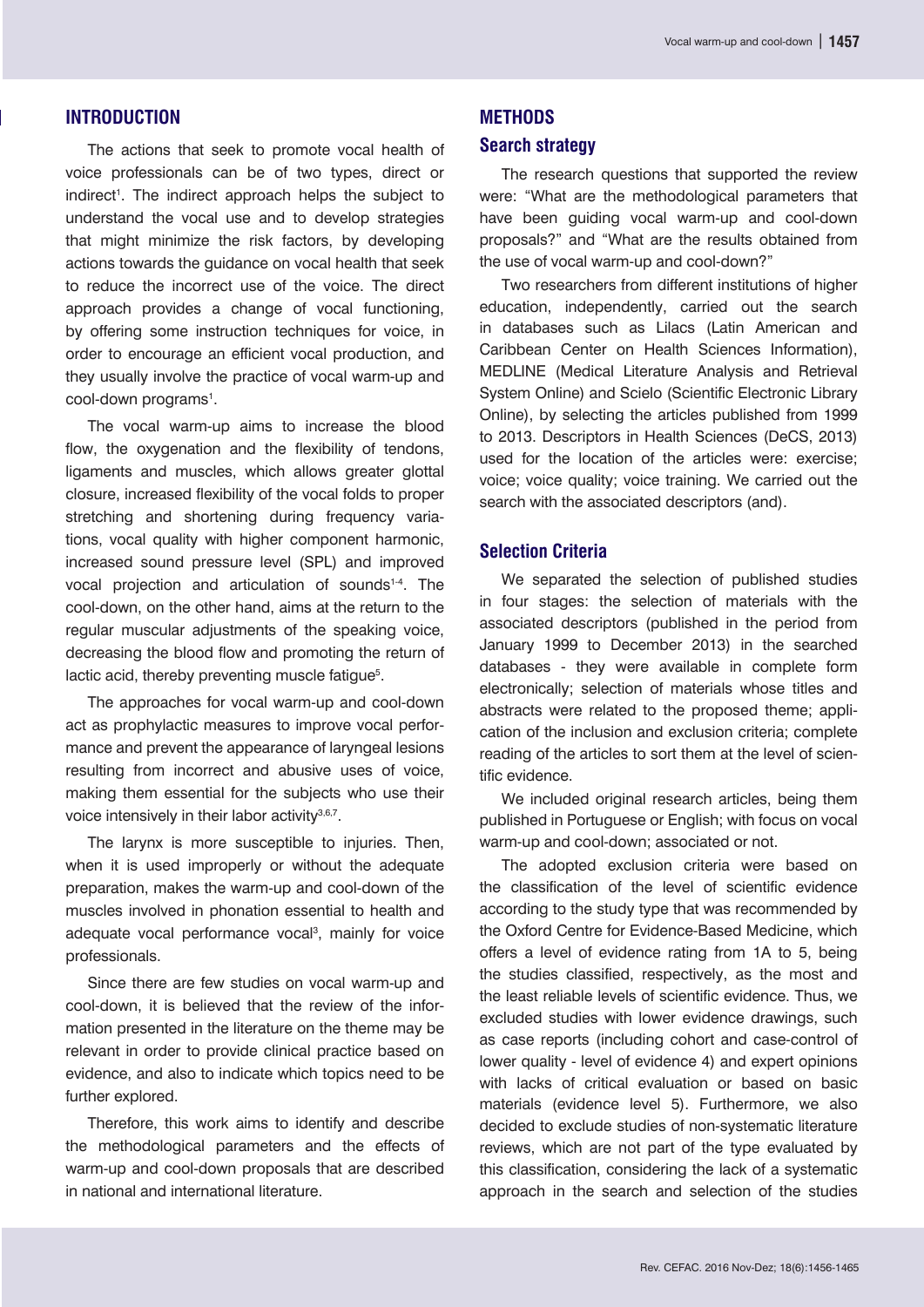analyzed in this type of research. We also excluded articles that specifically addressed the singing voice and studies addressing people with laryngeal diseases.

We found out 1782 articles (exercise and voice: 55; exercise and voice quality: 104; exercise and voice training: 139, voice and voice training: 1484), of which 1668 were excluded for not addressing the vocal warm-up and/or cool-down themes; 21 were excluded because they were out of the period from 1999 to 2013; 12 were excluded because their titles and abstracts were not related to the proposed theme; 42 were excluded due to the application of the the inclusion and exclusion criteria related to the type of study (annals, books, monographs, theses or dissertations) and in terms of the levels of evidence; 28 were excluded because they addressed only singing voice, leaving 11 studies for analysis.

#### **Data analysis**

To analyze the 11 selected articles, we used a predefined protocol developed by the authors for this research, which covered the following topics: number of subjects; professional of voice or not; age; gender; procedures; vocal technique; number of repetitions or run time; results obtained.

### **LITERATURE REVIEW**

The vocal apparatus needs favorable muscle conditioning for its correct functioning. For this purpose, the vocal warm-up is used. It is considered a fast procedure, which is performed in order to prevent laryngeal diseases and prepare the voice before its use<sup>7-9</sup>. It is expected, with the performance of vocal warm-up exercises, to get more loudness, to improve quality and vocal projection, among other benefits such as prevention of lesions<sup>7,8,10</sup>.

Physiologically, by means of a controlled exhalation, a reduction of airflow occurs and the heat caused in performing the vocal warm-up reduces the elastic and viscous tissue resistance, which makes the muscles of the vocal folds more flexible and capable of being shortened and lengthened. This improves voice projection and the articulation of sound, and hence it also facilitates the professional use of the voice in a healthy way<sup>7,8</sup>.

The vocal cool-down, in turn, is carried out in order to reduce the vocal overuse, returning to the regular voice adjustment<sup>7</sup>. Since laryngeal muscles are similar to the skeletal muscles of the whole body, they respond and adjust themselves to the intensity of the vocal demand, so vocal and laryngeal muscle dynamics is benefited from the completion of the vocal warm-up and cool-down for maintaining the vocal health $10,11$ .

Figure 1 shows the description of the studies $7-17$  in relation to the number of subjects, voice professionals or not, age, gender, methodological procedures, vocal techniques, number of repetitions or time of execution of the vocal warm-up and cool-down programs.

However, despite the physiology of vocal warm-up and cool-down that is proposed by the studies are convergent, we verified some differences between surveys regarding the methodological parameters and the effects of different vocal warm-up and cool-down programs. Thus, we observed that there is the necessity to review systematically and describe those factors related to vocal warm-up and cool-down.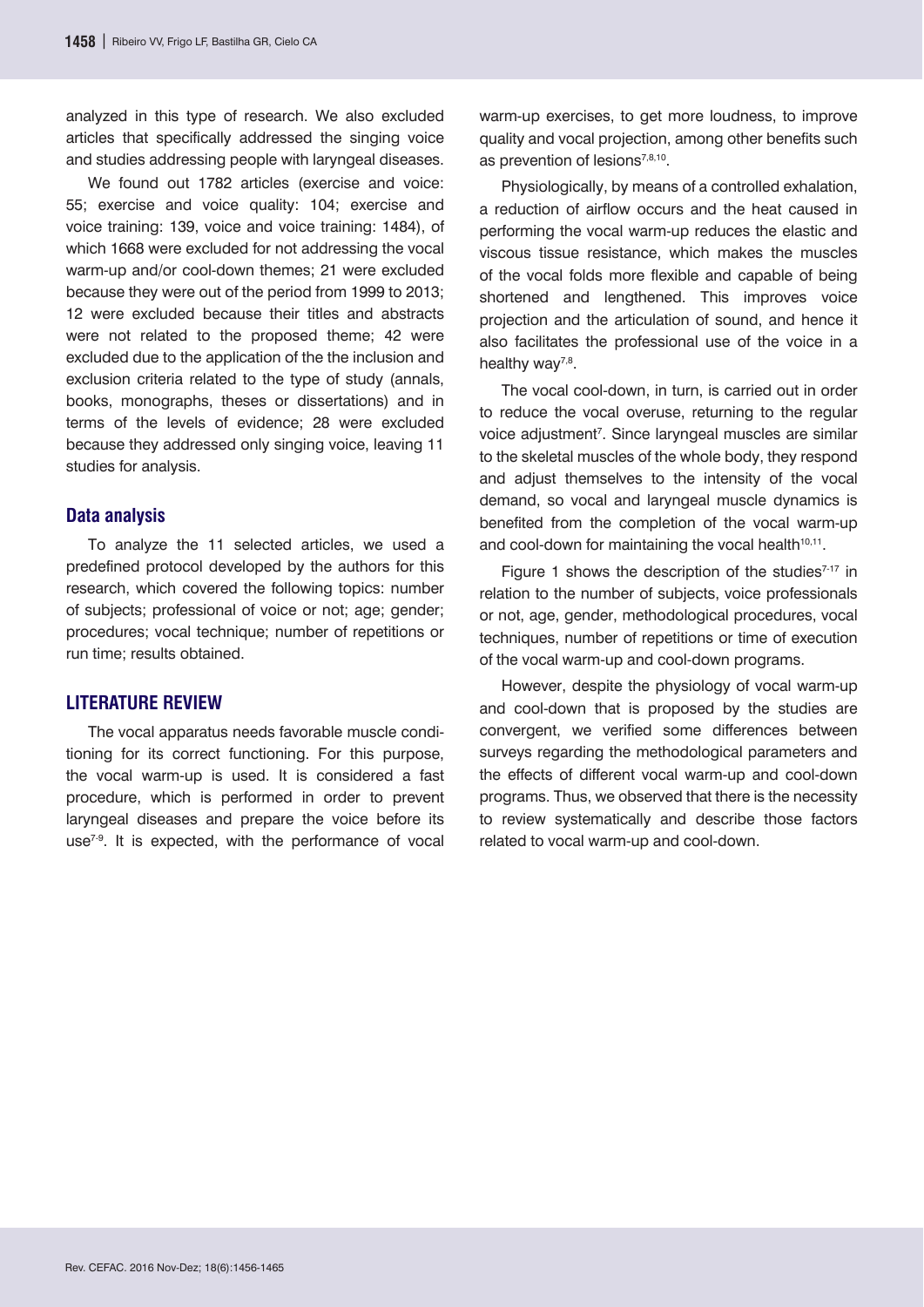| <b>Study</b>                                | N  | <b>Professional of</b><br>voice (type)?                                                                                        | Age (in<br>years)  | Gender                 | <b>Procedures</b>                                                                                                                                                                                                                                                                                                                                                                                                                                                                                                                                                                                 | <b>Vocal technique</b>                                                                                                                                                                                                                                                                                                                                                                                                                                                                                       | <b>Number of repetitions</b><br>or time of execution                                                                                                                                   | <b>Results</b>                                                                                                                                                                                                                                                                                                                                                                                                 |
|---------------------------------------------|----|--------------------------------------------------------------------------------------------------------------------------------|--------------------|------------------------|---------------------------------------------------------------------------------------------------------------------------------------------------------------------------------------------------------------------------------------------------------------------------------------------------------------------------------------------------------------------------------------------------------------------------------------------------------------------------------------------------------------------------------------------------------------------------------------------------|--------------------------------------------------------------------------------------------------------------------------------------------------------------------------------------------------------------------------------------------------------------------------------------------------------------------------------------------------------------------------------------------------------------------------------------------------------------------------------------------------------------|----------------------------------------------------------------------------------------------------------------------------------------------------------------------------------------|----------------------------------------------------------------------------------------------------------------------------------------------------------------------------------------------------------------------------------------------------------------------------------------------------------------------------------------------------------------------------------------------------------------|
| Masson et al. <sup>7</sup>                  | 14 | Future<br>professionals<br>of voice<br>(undergraduate<br>students of<br>the Education<br>Major)                                | Not informed       | Not informed           | Self-evaluation of the<br>aspects related to the<br>body and to the voice<br>before and after the<br>vocal warm-up and<br>after vocal cool-down.<br>The procedures were<br>performed in a short-term<br>workshop.                                                                                                                                                                                                                                                                                                                                                                                 | Warm-up: stretching,<br>shoulders and head<br>rotation, tongue crack,<br>beak/smile and kiss,<br>long expiration emitting<br>/s/, long expiration<br>emitting /z/, vibrant<br>sounds of lips and<br>tongue and nasal<br>sounds. Cool-down:<br>breathing, yawning,<br>rotation of shoulders<br>and head, vibrant<br>sounds of lips and<br>tongue in descendant<br>scales, laryngeal<br>manipulation and<br>chanted voice.                                                                                     | 30 minutes<br>of warm-up;<br>15 minutes<br>of cool-down.                                                                                                                               | There was less<br>discomfort with the<br>completion of vocal<br>warm-up according<br>to the perception<br>of 85.71% of the<br>participants (symptoms<br>of effort for talking,<br>voice changes,<br>hoarseness, sore throat<br>and loss of voice) and<br>to 100% in completion<br>of the vocal cool-down<br>(symptoms of effort<br>for talking, voice range,<br>sore throat, hoarseness<br>and loss of voice). |
| McHenry,<br>Johnson,<br>Foshea <sup>8</sup> | 20 | Yes (actors)                                                                                                                   | From 17<br>to $25$ | 10 men and<br>10 women | Acoustic evaluation<br>(Computerized Speech<br>Laboratory) and<br>aerodynamic measures<br>related to phonation<br>before and after two vocal<br>warm-up protocols.                                                                                                                                                                                                                                                                                                                                                                                                                                | 1st condition: relaxation<br>in the supine position,<br>then soft phonation<br>with nasal sounds<br>until the subject is in<br>the standing position,<br>gradual increase in pitch<br>and loudness.<br>2nd condition: aerobic<br>exercise (running<br>on the treadmill) to<br>reach 70-80% of<br>the recommended<br>maximum heart rate;<br>in case of not reaching<br>the heart rate should<br>be made jacks. After,<br>they performed interval<br>with an intake of 250ml<br>of water and vocal<br>warm-up. | 1st condition: 20<br>minutes of vocal<br>warm-up;<br>2nd condition: 5<br>minutes of warm-up<br>in the recommended<br>heart rate, 3 minutes<br>of rest, 20 minutes of<br>vocal warm-up. | For men, there was a<br>reduction of jitter in<br>the 2nd condition; for<br>women, there was a<br>reduction of the sound<br>pressure in the 2nd<br>condition.<br>There were no changes<br>after the 1st condition.                                                                                                                                                                                             |
| Moreira et al. <sup>9</sup>                 | 27 | Yes<br>(Telemarketers)                                                                                                         | From 18<br>to 40   | 24 women<br>and 3 men  | Pre and post-intervention<br>evaluation: questionnaire<br>about vocal habits,<br>evaluation of the speech<br>profile of the telemarketer<br>and auditory-perceptual<br>vocal analysis (GRBASI).<br>Five workshops in<br>which topics were<br>discussed: role of the<br>speech therapist in the<br>call center area, vocal<br>health, vocal production<br>(anatomophysiology<br>notions and running<br>exercises emphasizing<br>proper breathing posture);<br>guidance on body posture;<br>articulatory exercises,<br>tongue twisters and over-<br>articulation; warm-up and<br>cool-down notions. | In the last session<br>(5th) vocal warm-up<br>exercises were used<br>with vibrant sounds of<br>lips and tonque, nasal<br>and fricative sound in<br>order to cool down the<br>voice                                                                                                                                                                                                                                                                                                                           | The workshops lasted<br>30 minutes.                                                                                                                                                    | After the workshops,<br>there was an<br>improvement in voice<br>quality, articulation,<br>fluency, perceptual<br>decrease of asthenia<br>in both genders. An<br>increase of MPT of the<br>/a/ vowel was verified in<br>women.                                                                                                                                                                                  |
| Van Lierde<br>$et$ al. $10$                 | 45 | Future<br>professionals<br>of voice<br>(undergraduate<br>students of the<br>Speech, Hearing<br>and Language<br>Sciences Major) | From 18<br>to 21   | Women                  | Auditory-perceptual,<br>acoustic (Multi<br><b>Dimensional Voice</b><br>Program) and<br>aerodynamic vocal<br>evaluation before and after<br>vocal warm-up post-<br>program with control and<br>experimental groups.                                                                                                                                                                                                                                                                                                                                                                                | Vocal warm-up program<br>consisting of exercises:<br>over-articulation of<br>vowels, vibrant sounds<br>of tongue, basal<br>sound, vocal fry, lip<br>constriction, glottis<br>firmness, ascendant<br>and descendant scales.                                                                                                                                                                                                                                                                                   | 30 minutes.                                                                                                                                                                            | There was an increase<br>of the fundamental<br>frequency and reduced<br>sound pressure level<br>in the subjects in the<br>experimental group.                                                                                                                                                                                                                                                                  |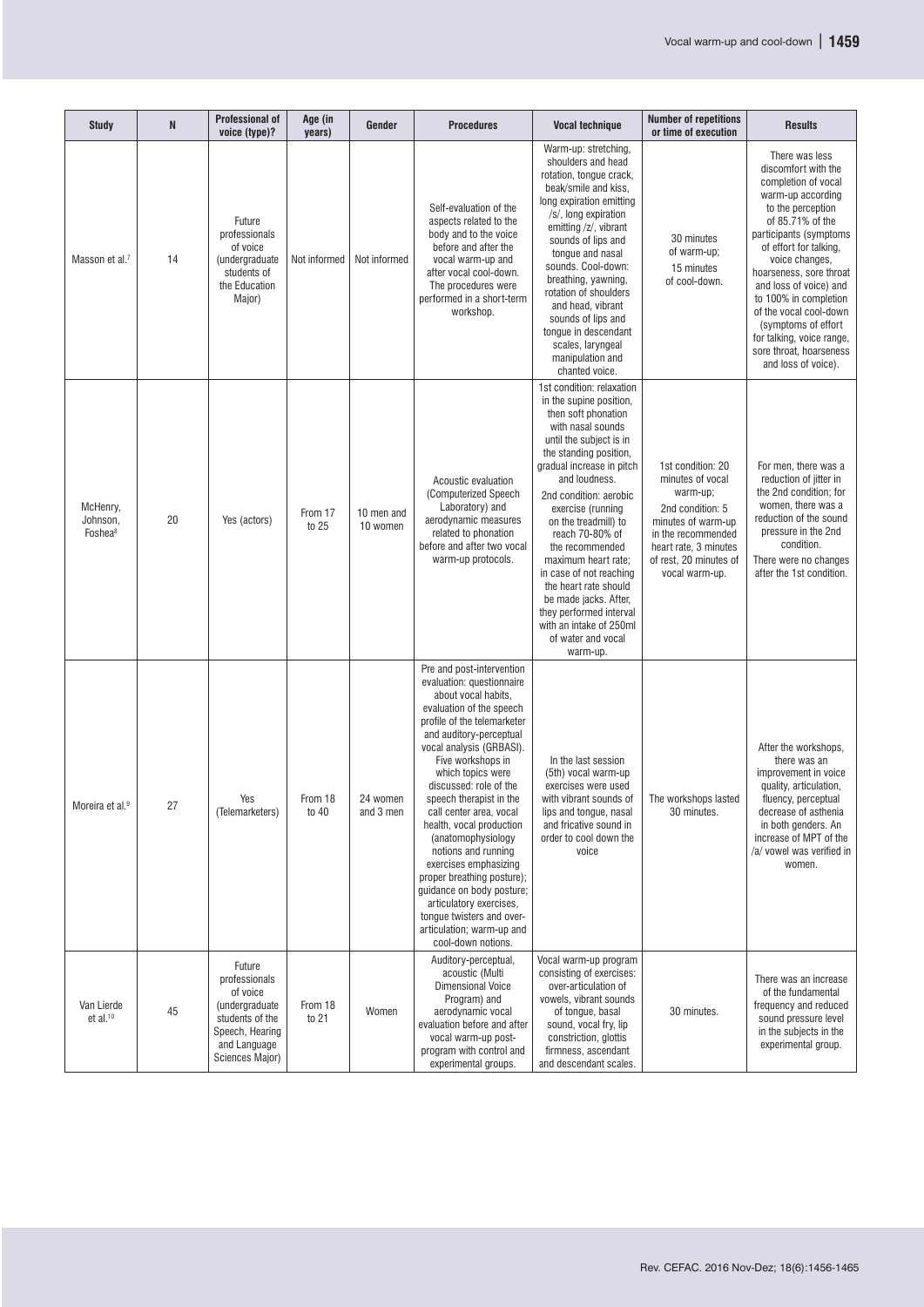| <b>Study</b>                                    | N                                  | <b>Professional of</b><br>voice (type)?   | Age (in<br>years) | Gender               | <b>Procedures</b>                                                                                                                                                                                                                                                                                                                                                                                                                                                                                                                                                                 | <b>Vocal technique</b>                                                                                                                                                                                                                                                                                                                                                                                                                                                                                                                                                                                                                                                                               | <b>Number of repetitions</b><br>or time of execution                                                                           | <b>Results</b>                                                                                                                                                                                                    |
|-------------------------------------------------|------------------------------------|-------------------------------------------|-------------------|----------------------|-----------------------------------------------------------------------------------------------------------------------------------------------------------------------------------------------------------------------------------------------------------------------------------------------------------------------------------------------------------------------------------------------------------------------------------------------------------------------------------------------------------------------------------------------------------------------------------|------------------------------------------------------------------------------------------------------------------------------------------------------------------------------------------------------------------------------------------------------------------------------------------------------------------------------------------------------------------------------------------------------------------------------------------------------------------------------------------------------------------------------------------------------------------------------------------------------------------------------------------------------------------------------------------------------|--------------------------------------------------------------------------------------------------------------------------------|-------------------------------------------------------------------------------------------------------------------------------------------------------------------------------------------------------------------|
| Mendonça,<br>Sampaio,<br>Oliveira <sup>11</sup> | 17                                 | Yes (teachers<br>of elementary<br>school) | From 20<br>to 60  | Women                | Auditory-perceptual voice<br>evaluation (RASAT scale)<br>and the variability of the<br>fundamental frequency;<br>acoustic analysis (Vox<br>Metria Program), pre<br>and post-implementation<br>of the program;<br>questionnaire of vocal<br>self-evaluation after the<br>program. We used the<br><b>Functional Vocal Exercises</b><br>Program of Stemple and<br>Gerdeman.                                                                                                                                                                                                          | <b>Functional Vocal</b><br>Exercises Program of<br>Stemple and Gerdeman:<br>/i/sustained vowel<br>ascendant glissando<br>and descendant of the<br>word / nol / and scale<br>of the musical tones C,<br>D, E, F, G, with emission<br>of / ol in maximum<br>phonation time.                                                                                                                                                                                                                                                                                                                                                                                                                            | Individually, 1 weekly<br>meeting for a total<br>of 8 meeting.                                                                 | There was an increase<br>of maximum phonation<br>time, the sound<br>pressure and the<br>amount of harmonics,<br>and expanding vocal<br>range and improvement<br>of the quality, strength<br>and vocal projection. |
| Silverio et al. <sup>12</sup>                   | 42                                 | Yes (teachers<br>of elementary<br>school) | From 25<br>to 52  | Women                | Auditory-perceptual<br>voice evaluation (GRBASI<br>scale) before and after 12<br>meetings of 1 hour the<br>themes: psychodynamic<br>and proprioceptive voice<br>analysis, anatomy and<br>physiology of the larynx<br>and vocal production,<br>vocal health, warm-up and<br>cool-down, environmental<br>conditions and work<br>organization.                                                                                                                                                                                                                                       | Warm-up: cervical<br>relaxation, chewed<br>chewed $/m/$ ,<br>voiced vibrant fricative<br>sounds of lips and<br>tonque in ascendant<br>scales. Cool-down:<br>same exercises, but in<br>descendant scales.                                                                                                                                                                                                                                                                                                                                                                                                                                                                                             | At the beginning and<br>at the end of the<br>sessions.                                                                         | After the voice<br>experience, there was<br>a decrease in the<br>auditory-perceptual<br>degree of tension.                                                                                                        |
| Luchesi,<br>Mourão,<br>Kitamura <sup>13</sup>   | 13 started, but<br>only 5 finished | Yes (teachers<br>of elementary<br>school) | Not informed      | Not informed         | Auditory-perceptual<br>voice evaluation (visual<br>analogue scale where the<br>left end was characterized<br>as "inadequate" and<br>the right as "adequate")<br>and acoustic evaluation<br>(Praat software) before<br>and after 12 meetings,<br>once a week, sessions<br>of 1:30h on : anatomy<br>and physiology<br>phonation, vocal health,<br>breathing, coordination<br>pneumophonoarticulatory,<br>phonation tension,<br>articulation, speed and<br>modulation of speech,<br>resonance, vocal<br>projection, verbal and<br>non-verbal expressivity,<br>warm-up and cool-down. | During the 11th meeting,<br>there was reflection<br>on the importance<br>of the warm-up and<br>cool-down, guidance<br>for their performance,<br>choosing two to three<br>exercises learned<br>during the meetings:<br>cervical stretching,<br>facial relaxation, digital<br>manipulation of the<br>larynx, yawn-sigh,<br>glottis firmness, tongue<br>crack, chewing method,<br>over-articulation,<br>chanted voice, vibrant<br>sound (without<br>specifying whether<br>tongue and or lips),<br>fricative and nasal,<br>tongue rotation in the<br>vestibule associated<br>with nasal sound.<br>Guidance on cool-<br>down and execution<br>of yawning-sigh<br>techniques and<br>descendant glissandos. | Warm up: 15 minutes<br>at the beginning of the<br>11th session. Cool-<br>down: in the same<br>session, the final 5<br>minutes. | After 12 meetings,<br>there was a significant<br>expansion of the<br>extension of frequency<br>and increased 1 formant<br>of the $/ i /$ and $/ u /$<br>vowels.                                                   |
| Ferreira et al. <sup>14</sup>                   | 11                                 | Yes<br>(Telemarketers)                    | From 16<br>to 38  | 9 women<br>and 2 men | Evaluation through<br>observation of the<br>authors. 2 groups of<br>telemarketers, 7 meetings.<br>The content covered in the<br>actions considered voice<br>issues, hearing and health<br>promotion, carried out<br>with dynamics, exercises<br>and experiences.                                                                                                                                                                                                                                                                                                                  | Awareness and<br>execution of warm-<br>up and cool-down<br>exercises, without<br>specifying which ones.                                                                                                                                                                                                                                                                                                                                                                                                                                                                                                                                                                                              | Not informed                                                                                                                   | Qualitative gains<br>in relation to the<br>comprehension that the<br>speech therapist offers.                                                                                                                     |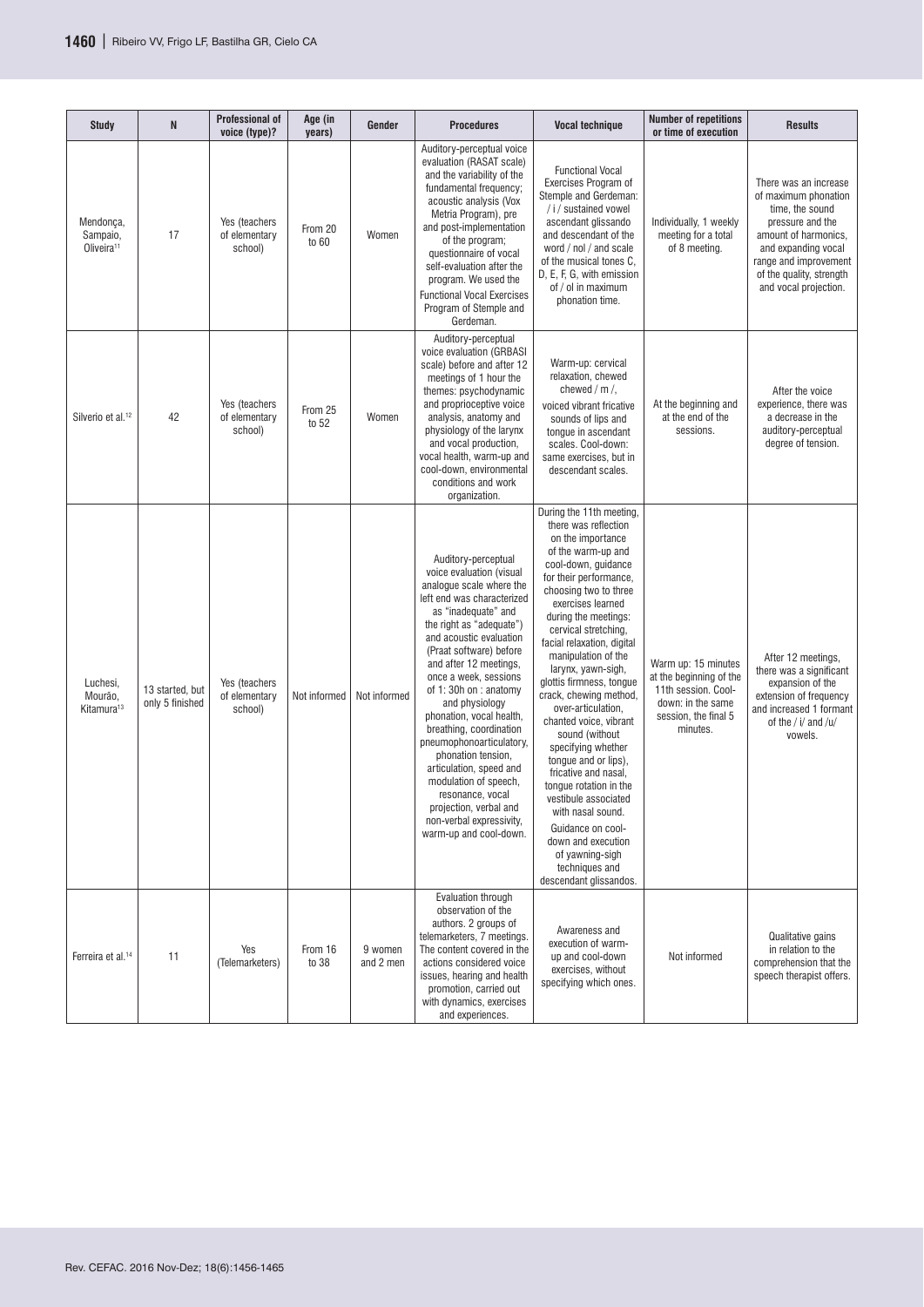| <b>Study</b>                              | N  | <b>Professional of</b><br>voice (type)?                                        | Age (in<br>years) | Gender                  | <b>Procedures</b>                                                                                                                                                                                                                                                                                                                                                                                                | <b>Vocal technique</b>                                                                                                                                                                                                                                                                                                                                                                                                                       | <b>Number of repetitions</b><br>or time of execution                                                                      | <b>Results</b>                                                                                                                                                                                                                                                                                                                     |
|-------------------------------------------|----|--------------------------------------------------------------------------------|-------------------|-------------------------|------------------------------------------------------------------------------------------------------------------------------------------------------------------------------------------------------------------------------------------------------------------------------------------------------------------------------------------------------------------------------------------------------------------|----------------------------------------------------------------------------------------------------------------------------------------------------------------------------------------------------------------------------------------------------------------------------------------------------------------------------------------------------------------------------------------------------------------------------------------------|---------------------------------------------------------------------------------------------------------------------------|------------------------------------------------------------------------------------------------------------------------------------------------------------------------------------------------------------------------------------------------------------------------------------------------------------------------------------|
| Penteado<br>et al. $15$                   | 36 | No (children)                                                                  | 6                 | 19 girls and<br>17 boys | Evaluation based on<br>observation information,<br>notes and photographic<br>records.<br>Group with children<br>who sought the shared<br>construction of knowledge<br>on vocal health in the<br>perspective of health<br>promotion at school.                                                                                                                                                                    | At the 1st meeting<br>vocal warm-up was<br>performed with ludic<br>exercises: voiced<br>fricative sounds / z<br>/associated with a<br>bee, vibrant sounds of<br>lips and tonque with<br>variations in pitch and<br>loudness associated<br>with a car. During the<br>production of sounds,<br>children were asked to<br>put their hands in the<br>neck to feel the vibration<br>of the larynx and neck<br>at the time of voice<br>production. | Not informed                                                                                                              | The qualitative analysis<br>of the data shows that<br>issues related to vocal<br>health, strategies and<br>resources used during<br>the experience of group<br>voice were suitable to<br>the promotion of vocal<br>health of children.                                                                                             |
| Roman-<br>Niehues.<br>Cielo <sup>16</sup> | 23 | No (women)                                                                     | From 18<br>to 39  | Women                   | Acoustic voical analysis<br>(Multi Dimensional Voice<br>Program) pre and post-<br>isolated execution of<br>hyperacute sound.                                                                                                                                                                                                                                                                                     | Evaluation of the<br>immediate effect of<br>hyperacute sound and<br>they suggest its use<br>as a vocal warm-up<br>in subjects who do<br>not present laryngeal<br>problems.                                                                                                                                                                                                                                                                   | 3 sets of 15 repetitions<br>maximum phonation<br>time, at intervals of 30<br>seconds of passive<br>rest between each set. | Increased acoustic<br>measures of<br>fundamental frequency<br>and disruption of<br>the fundamental<br>frequency, reduction of<br>disturbance measures<br>of the amplitude,<br>noise, voice breaking,<br>voice irregularity and<br>trembling.                                                                                       |
| Penteado<br>et al. $17$                   | 20 | Yes<br>(professionals)<br>who worked at<br>different sectors<br>of a hospital) | Not informed      | Not informed            | Auditory-perceptive and<br>self-evaluation.<br>Group of experience in<br>voice held for 7 weeks<br>(1:30h each weekly<br>meeting) with the themes:<br>vocal self-perception;<br>professional use of<br>voice and contexts and<br>working conditions;<br>vocal warm-up; impacts<br>of voice / speech /<br>communication / language<br>and expressiveness in<br>professional relations;<br>changing possibilities. | In the 3rd, 4th and<br>5th meetings, the<br>importance of vocal<br>warm-up and the<br>performance of physical<br>exercises (rotation of<br>shoulders and head)<br>are worked and vocal<br>exercises (voiced<br>fricative / z /, crack<br>and tongue rotation<br>associated with nasal<br>sounds ranging from<br>loudness, vibrant<br>sounds of lips and<br>tongue usual pitch<br>and ascendant and<br>descendant scales).                    | Not informed                                                                                                              | The group was<br>efficient, favoring<br>vocal perception, and<br>promoting improvement<br>in habits related to<br>vocal health. Among the<br>reports, there was an<br>improvement of vocal<br>health habits, such as<br>increased hydration,<br>care with posture,<br>increased loudness,<br>reduced speech rate,<br>among others. |

**Figure 1.** Results of the systematic review of the literature on vocal warm up and cool-down

## **Methodological parameters of vocal warm-up and cool-down proposals**

Among the articles that were included in this review, we found some studies that address vocal warm-up and cool-down7,9,12-14, and other studies that only address the vocal warm-up<sup>8,10,11,15-17</sup>. However, not all research propose the use of exercises just for these objectives, highlighting the warm-up or cool-down among the applicability of the proposed programs, which makes some studies do not have proposals for vocal cool-down<sup>11,16</sup>.

The studies addressed different populations, with samples composed of preschool children<sup>15</sup>; non-professionals of voice (women)<sup>16</sup>; future professionals of voice and undergraduate students of the Speech, Hearing

and Language Sciences Major<sup>10</sup> and undergraduate students of the Education Major<sup>7</sup>, and professionals of voice such as teachers<sup>11-13</sup>, telemarketers<sup>9,14</sup>, actors<sup>8</sup> and hospital employees<sup>17</sup>. Thus, the main aspects of sampling and the methodology for exercises implementation and vocal warm-up and cool-downprograms will be described below.

Authors describe the vocal warm-up that was carried out in a group with 36 preschool children who were six years old - 19 girls and 17 boys. This group had three meetings and the vocal warm-up was introduced on the first meeting, without mentioning the duration of the meeting and time of execution of the exercise. The vocal warm-up consisted of exercises as support of the voiced fricative sound /z/ and the vibration of lips and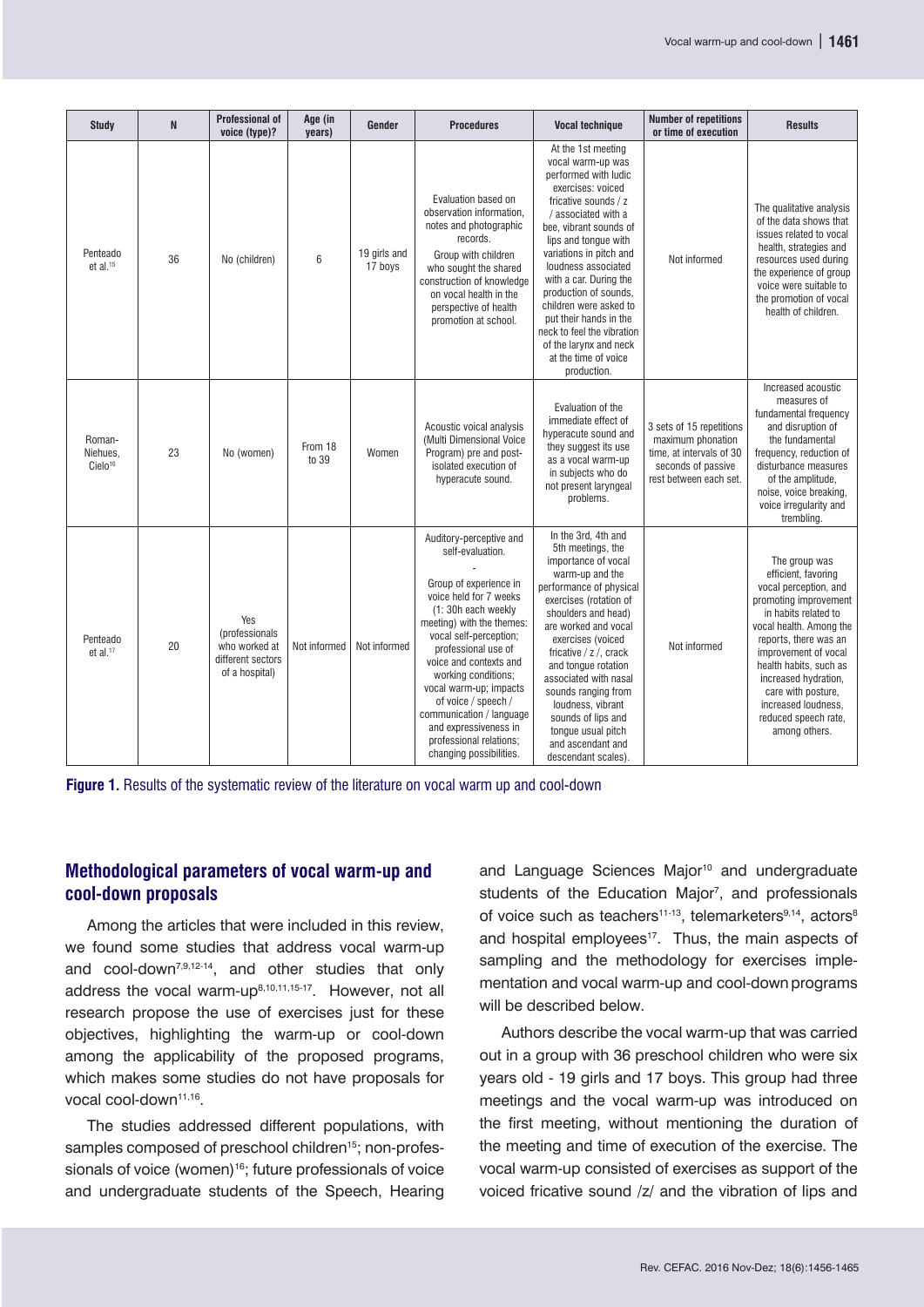tongue with variation of pitch and loudness. In this case, since they are children, the warm-up happened in a ludic way by using different toys and the exercises were associated with characters like, for example, the voiced fricative sound /z/ was associated with a bee and the vibration of the lips or language was associated with the sound of a car engine. In addition, as a facilitating resource for the production of sounds, the authors asked these children to put their hands in the neck to feel the vibration of the larynx and neck at the time of voice production. The authors do not mention the work with the vocal cool-down in the study, however, they state that the interest of the children by vocal exercises motivated educators to propose vocal warm-up and cool-down to the school as part of the school routine. Then, exercises could be performed at the beginning and at the end of classes<sup>15</sup>.

A group of 23 young adult women without voice complaints and with normal larynx, non-professionals of voice, had a session of hyperacute sound in three sets of 15 repetitions, at maximum phonation time, with intervals of 30 seconds of passive rest between each set. The literature indicates the hyperacute sound as a technique of physiologic vocal warm-up, since it allows a greater elongation flexibility and shortening of the vocal folds during frequency changes, leaving the mucosa more released and providing greater wave ability, which together provides better conditions for general vocal production. Although the primary aim of the study was to verify the effects of hyperacute sound technique, the authors recommend its use in vocal warm up<sup>16</sup>.

In training with the group of women of the Speech, Hearing and Language Sciences Major, for vocal warm-up for about 30 minutes, the following exercises were used: over-articulation of vowels, vibrant sounds of tongue, basal sound, lip constriction, glottal firmness, ascendant and descendant scales. The study aimed to verify the effect of vocal warm-up program on voice quality, not being proposed a cool-down program<sup>10</sup>.

Fourteen undergraduate students of the Education Major attended a short course of three hours, in which some theoretical explanation of the aspects of the voice were mentioned. Afterwards, the practical part of the warm-up and cool-down exercises were performed. The vocal warm-up lasted 30 minutes and it consisted of the following exercises: stretch, rotation of the shoulders and head, orofacial organs exercises (tongue rotation, beak-smile, kiss), vibrant sounds of lips and tongue, fricative sounds and nasal sounds

in pitch and regular loudness. The vocal cool-down lasted 15 minutes, involving exercises with the purpose of eliminating the tensions of the body such as the cervical region and the vocal tract, as well as reducing vocal loudness and pitch. The exercises performed in vocal cool-down were breathing, yawning, rotation of shoulders and head, vibrant sounds of lips and tongue, laryngeal manipulation and chanted voice<sup>7</sup>.

At the work in which the Functional Vocal Exercises program (or Vocal Function) was applied in 17 teachers, individual meetings were held on a weekly basis, for eight consecutive weeks with the following sequence of exercises: the vowel /i/ in MPT, ascendant and descendent glissando and maintenance of the sound [ol:] in each musical note. The authors do not present number and time of execution of each exercise; they only refer to the sequence of techniques that was used. Among the applicability of the program, they mention the vocal warm-up<sup>11</sup>.

In a study, 13 teachers participated in a group in which one of the themes was the performance of vocal warm-up exercises before classes and vocal cool-down exercises after classes, in order to restore normal loudness of speech and undo the sensations vocal abuse and fatigue. In vocal warm-up, they used exercises such as cervical relaxation, chewed /m/, voiced fricative sounds and vibration of lips and tongue in ascending scales. For vocal cool-down, the same exercises were used, but in descending scales. This group had 12 meetings with one hour each, however, the author did not mention the specific time and the session in which the vocal warm-up and cool-down were worked<sup>12</sup>.

In a vocal enhancement group in which 12 weekly meetings with teachers were held, a vocal warm-up of 15 minutes before class was suggested by electing up two to three exercises learned during the meetings (cervical stretching, facial relaxation, digital manipulation of the larynx, yawning-sigh, glottal firmness, tongue popping, masticatory method, over-articulation, chanted voice, vibrant sounds of lips and tongue) and 5min after the cool-down with yawning-sigh techniques and descending glissando<sup>13</sup>. In a study with 27 telemarketers, of both genders, who participated in five workshops in vocal enhancement, each with 30 minutes, one of them on vocal warm-up and cool-down. For vocal warm-up, they used exercises with vibrant sounds of lips and tongue and, for vocal cool-down, they used exercises with nasal and fricative sounds to cool down the voice<sup>9</sup>.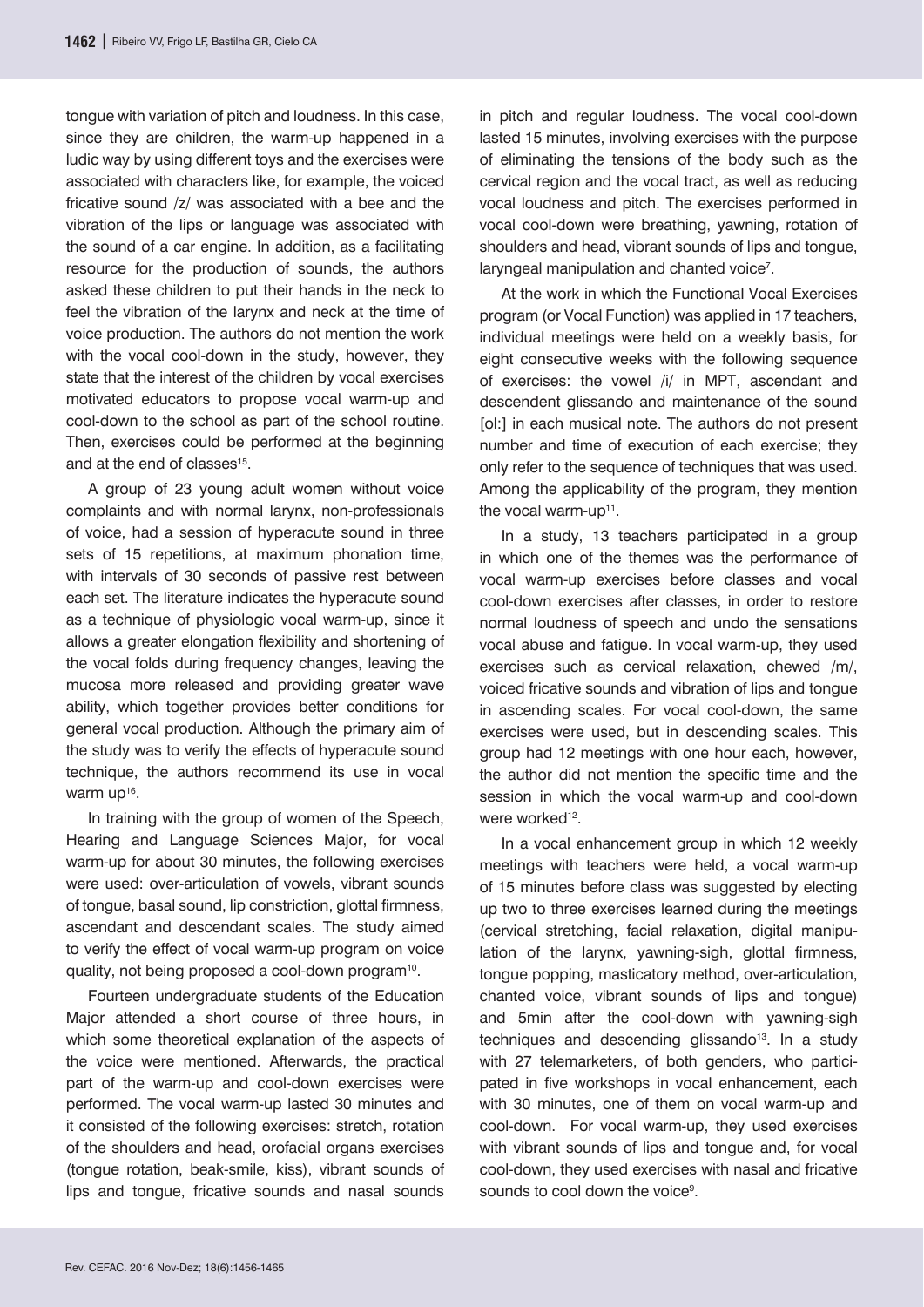Group of 20 actors, ten men and ten women, performed two protocols of vocal warm-up with the aim of comparing the effects of both, with interval of one week between applications of both programs. In the first program, 20 minutes of specific vocal exercises were carried out, starting with relaxation in the supine position, soft phonation with nasal sounds until the actors stay in orthostatic position, with gradual increase in pitch and loudness. In the second program, a combination of 5 minutes of aerobic exercise (running on the treadmill) was held with monitoring of heart rate, followed by rest of 3 minutes with intake of 250 ml of water and, after, 20min of vocal warm-up with the same exercises of the first condition. This study was specifically about vocal warm-up, not proposing exercises for vocal cool-down<sup>8</sup>.

Twenty employees of a hospital participated in a group in which one of the topics discussed was the vocal warm-up. From seven meetings that were held from October to December, with each meeting lasting an hour and fifteen minutes. From seven meetings, the vocal warm-up was performed on the second, third and fourth meetings. Vocal warm-up exercises were carried out, being them physical exercises (rotation of shoulders, head movements) and vocal exercises (sustained emission of voiced fricative sound /z/ and chewed /m/ on regular pitch, popping and tongue rotation associated with nasal sounds with loudness variation, vibration of lips and tongue in regular pitch and ascendant and descendant scales)<sup>17</sup>. This study did not discuss vocal cool-down.

Although some studies found in the literature did not give details about warm-up exercises and vocal cool-down and their effects<sup>14</sup>, it is possible to verify that different exercises can be performed, each one with different functions and goals, for example, relaxation exercises may favor the mental state, while vocalization exercises favor the increase of vocal range, similarly to physical exercise<sup>8</sup>.

In vocal warm-up, it was noted that the recommended exercises were cervical relaxation<sup>12</sup>, nasal sounds<sup>7,8,12,17</sup>, voiced fricative sounds<sup>7,12,15,17</sup>, vibrant sounds of tongue or lips<sup>7,9,10,12,15,17</sup>, stretching<sup>7</sup>, rotation of shoulders and head<sup>7,17</sup>, orofacial organs exercises (tongue rotation, beak-smile, kiss)<sup>7</sup>, over-articulation of vowels<sup>10</sup>, hyperacute sound<sup>16</sup>, basal sound<sup>10</sup>, lip constriction<sup>10</sup>, glottal firmness<sup>10</sup>, ascending scales<sup>10,12,17</sup> and association of nasal sounds and body movements hydration and after running, as well as there was a

recommendation to apply the warm-up in a ludic way with children<sup>15</sup>.

For vocal cool-down, the exercises performed were cervical relaxation<sup>12</sup>, nasal sounds<sup>9,12</sup>, voiced fricative sounds<sup>9,12</sup>, vawning or yawning-sigh<sup>7,13</sup>, rotation of shoulders and head<sup>7</sup>, vibrant sounds of tongue and or lips<sup>7,12</sup>, laryngeal manipulation<sup>7</sup>, chanted voice<sup>7</sup>,  $descendant scales<sup>12,13</sup>.$ 

The duration of the vocal warm-up in the literature varies from 30 minutes<sup>7</sup>, 20 minutes<sup>8</sup>, 15 minutes<sup>13</sup> or three sets of 15 repetitions in maximum phonation time at intervals of 30 seconds of passive rest between each set<sup>16</sup>. For the cool-down, the recommendation varies from 15 minutes<sup>7</sup> to 5 minutes<sup>13</sup>.

#### **Effects of vocal warm-up and cool-down proposals**

To evaluate the effects of the vocal warm-up and cool-down, different procedures were used in the studies that we analyzed. Most studies used self-evaluation7,9,11,12,17,, while others used the acoustic evaluations<sup>8,10,11,13,16</sup>, auditory-perceptual evaluations<sup>9-13,17</sup> and aerodynamic measures<sup>8-10</sup>. Some authors also used the observation, evaluating the results of programs and/ or exercises qualitatively<sup>14,15,17</sup>. We highlight that most of studies used more than one form of evaluation $8-13,17$ . The main effects obtained with the completion of vocal warm-up and cool-down will be presented afterwards, being the studies organized according to the evaluation method that were used.

A work that was carried out with future professionals of voice verified through self-evaluation on visual analogue scale of 10cm, considering the aspects related to body and to voice, decreased general discomfort with the completion of vocal warm-up and cool-down, with greater effect on aspects related to voice, such as reduction on the effort for talking, voice changes, hoarseness, sore throat and loss of voice<sup>7</sup>.

Research has found improvement in vocal health habits, reduction in asthenia, through analysis with GRBASI scale, and an increase in the maximum phonation time after voice workshops with instructions in relation to vocal warm-up and cool-down, in which participated telemarketers of both genders. There was no difference between the pre and post-workshop moments in other parameters of the GRBASI scale<sup>9</sup>.

In a study with teachers who underwent the Functional Vocal Exercises program, which can be used for vocal warm-up, the effects of the program were analyzed through vocal auditory-perceptual evaluation (RASAT scale), through variability of the fundamental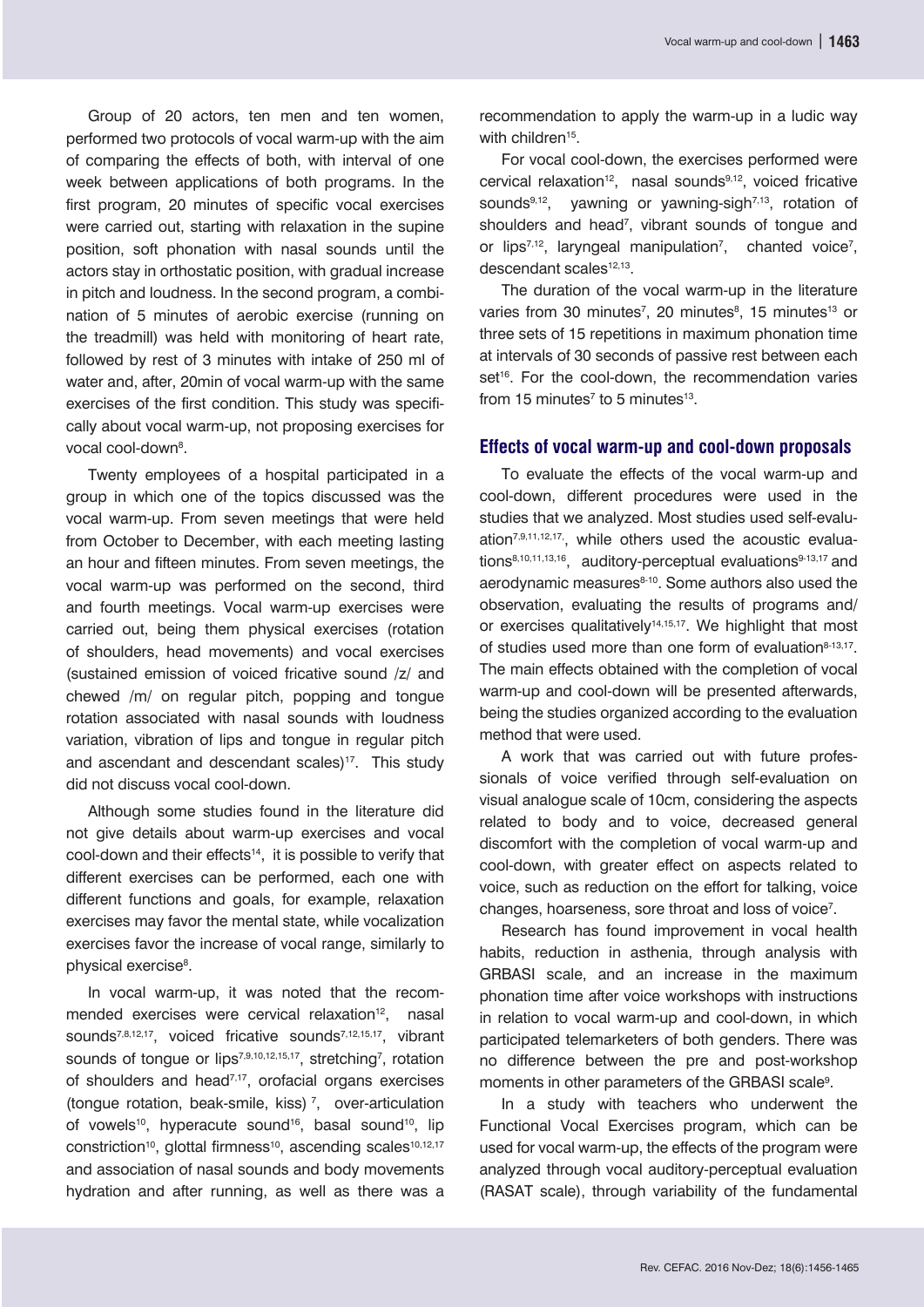frequency of the acoustic analysis (Vox Metria software), the collection of aerodynamic measures, pre and postprogram application, and through vocal self-evaluation questionnaire. All participants obtained increased SPL and maximum phonation time, and they showed improved voice quality and greater quantity and better definition of the amplified harmonics, reduced noise filling between them and increased intensity observed in the degree of darkening of the track after the exercises. Most teachers reported improved vocal selfevaluation and, in relation to the variability of the fundamental frequency, there was an increase in the number of semitones, resulting in higher vocal extensions<sup>11</sup>.

In another study, after being part of a group, teachers showed a significant reduction in the degree of vocal strain (vocal auditory-perceptual evaluation according to the GRBASI scale), being this improvement given by the participants themselves to the modification of vocal health habits, including, performing vocal warm-up exercises<sup>12</sup>.

Authors evaluated the results of a group with professionals of voice at a hospital, where one of the topics was the vocal warm-up, and they found improvement in vocal health habits, such as increased hydration, care with posture, as well as increased loudness and reduced speech rate<sup>17</sup>.

After two different warm-up programs, actors obtained some improvement in vocal parameters after the second program that combined vocal warm-up exercises with aerobic exercise. Women presented reduction in SPL and, in the group of men, there was a reduction of jitter. The authors found that the combination of general exercise for the body and specific exercises for the voice might cause greater effects on aerodynamic measurements, such as SPL, and vocal acoustics (Computerized Speech Laboratory) due to the primary effect of the warm-up, which is the increase of the temperature tissue and, consequently, a reduction of its viscosity. This favors the improvement of the resonance and vocal production<sup>8</sup>.

The Functional Vocal Exercises program, performed with undergraduate student of the Speech, Hearing and Language Sciences Major, generated an increase of habitual fundamental frequency, verified by the acoustic voice evaluation (Multi Dimensional Voice Program), and reduction of NPS<sup>10</sup>. Another study carried out with a group of teachers for vocal enhancement was identified an improvement in acoustic analysis (Praat software) with amplification of the fundamental frequency extension and an increase of the first formant in vowel such as  $/i/$  and  $/u/$  after the intervention<sup>13</sup>.

It was found in the acoustic analysis (Multi Dimensional Voice Program) of a group of adult women without complaints or laryngeal disorders after performing the hyperacute sound like vocal warm-up, the increase in fundamental frequency measures and perturbation measures of the fundamental frequency, as well as reduction of disturbance measures of the amplitude, noise, voice breaking, voice irregularity and trembling. The authors verified that the warm-up of the muscles involved with the completion of hyperacute sound might have improved the glottal source, promoting improved resonance and creating a more harmonious and better glottal signal propagated by the vocal resonance tract<sup>16</sup>.

The vocal warm-up with children of both genders is reported in the literature in a study that a group of preschool children performed exercises in a ludic way. The authors, through observation, concluded that the fact that children show interest in vocal warm-up exercises led their teachers to discuss the possibility of organizing the school day in order to carry out the warm-up and cool-down, respectively, at the beginning and end of the class period every day<sup>15</sup>. Finally, another study did not show the effects of warm-up and cool-down in the voice of telemarketers<sup>14</sup>.

With the implementation of vocal warm-up and cool-down, regarding the objective verifications, there was an increase of the fundamental frequency measures16 and disturbance of fundamental frequency<sup>10,16</sup>, as well as a decrease in the disturbance measures of amplitude<sup>8,16</sup>, noise<sup>16</sup>, voice break<sup>16</sup>, voice irregularity<sup>16</sup> and trembling<sup>16</sup>, an increase of SPL, of the maximum phonation time<sup>9,11</sup>, of frequency extension and of the first formant of the vowel such as /i/ and /u/  $/$ u $/$ <sup>13</sup>, and also, a reduction of SPL $8,10$ .

Studies that evaluated the voice in a auditoryperceptual way and the and self-perception after the performance of the vocal warm-up and cool-down observed a decrease in the level of tension $12$  and vocal asthenia<sup>9</sup>, increased loudness<sup>17</sup>, modification of vocal health habits vocal $9,12,17$  and a reduction of the discomfort and negative vocal symptoms<sup>7,11</sup>.

## **CONCLUSION**

Studies show unanimity in relation to the importance of completing the vocal warm-up and cool-down for professionals of voice. The recommended time of execution for the warm-up ranged from 15 to 30